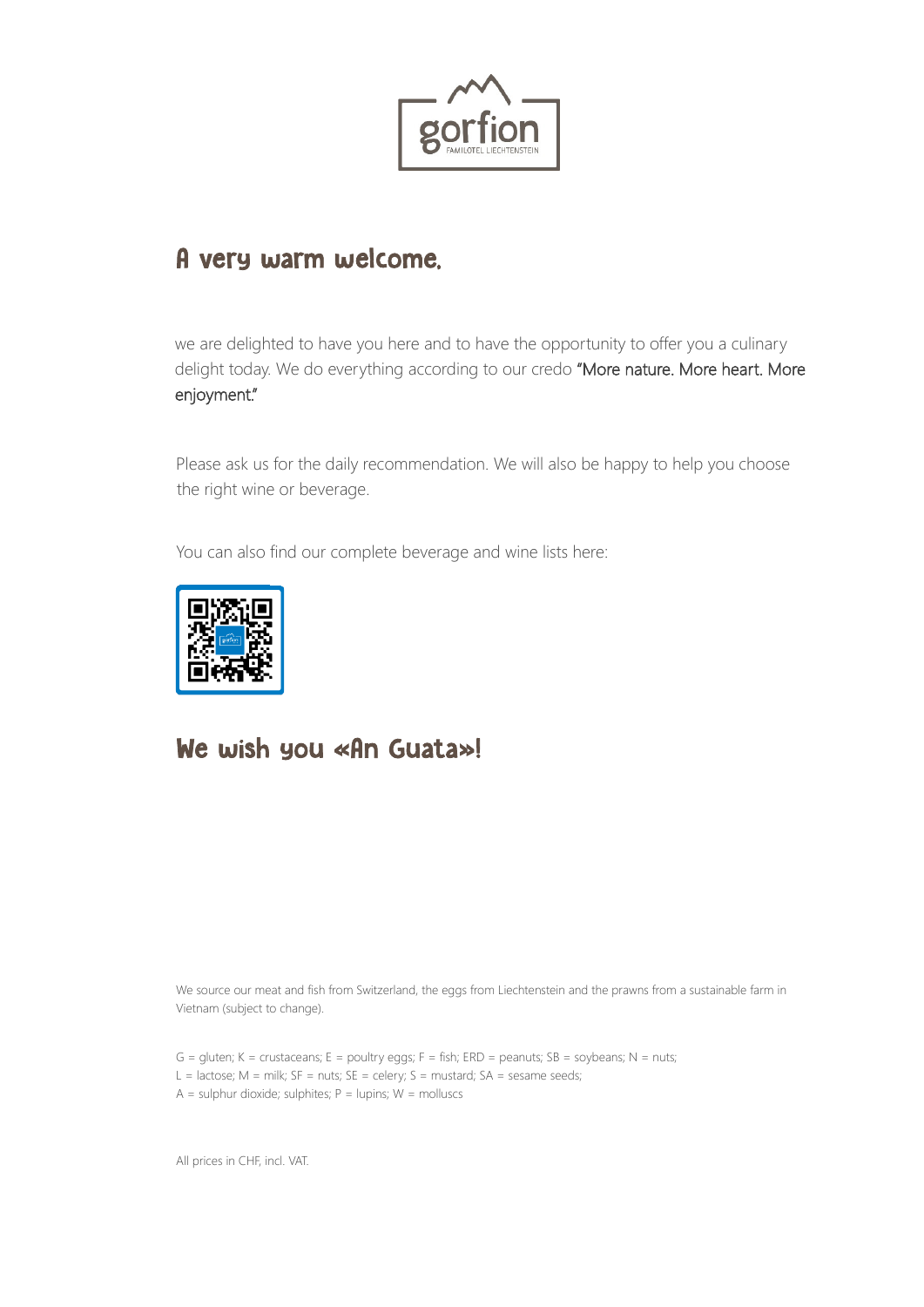#### **Starters**

| Tomato potpourri<br>with feta, basil and pine nuts (L)<br>(also possible vegan)                                                | 19       |
|--------------------------------------------------------------------------------------------------------------------------------|----------|
| Vegetable fritatta<br>with curd cheese, cherry tomatoes and mushrooms (L,E)                                                    | 18       |
| Swiss Beef Tatar<br>with marinated pearl onion, herb emulsion and radish<br>Small, 100g<br>$\equiv$<br>Large, 150g<br>$\equiv$ | 25<br>35 |
| The tartar is freshly prepared and marinated by our kitchen crew.                                                              |          |

If you like it spicy, please add it to your order.

# Salads und soups

| Gorfion salad<br>with Malbuner bacon, green asparagus and croutons (G,L)                                   | 18       |
|------------------------------------------------------------------------------------------------------------|----------|
| Caesars salad<br>with cucumber and tomatoes, bacon, croutons and Parmesan cheese (G,L)<br>optionally with: | 18       |
| Chicken<br>Prawns                                                                                          | 22<br>25 |
| Sausage and cheese salad<br>with pickle and onion $(L, S)$                                                 | 16       |
| Consommé of Swiss yeal<br>with stripes of thin pancake, vegetable brunoise and chives (G,M,SE)             | 15       |
| Cheese and herbs soup<br>with baked cheese cubes and forest blueberry balsam (G,L,M)                       | 17       |
| Cream of mushroom soup<br>with sour cream praline and parsley (L,G,M)                                      | 14       |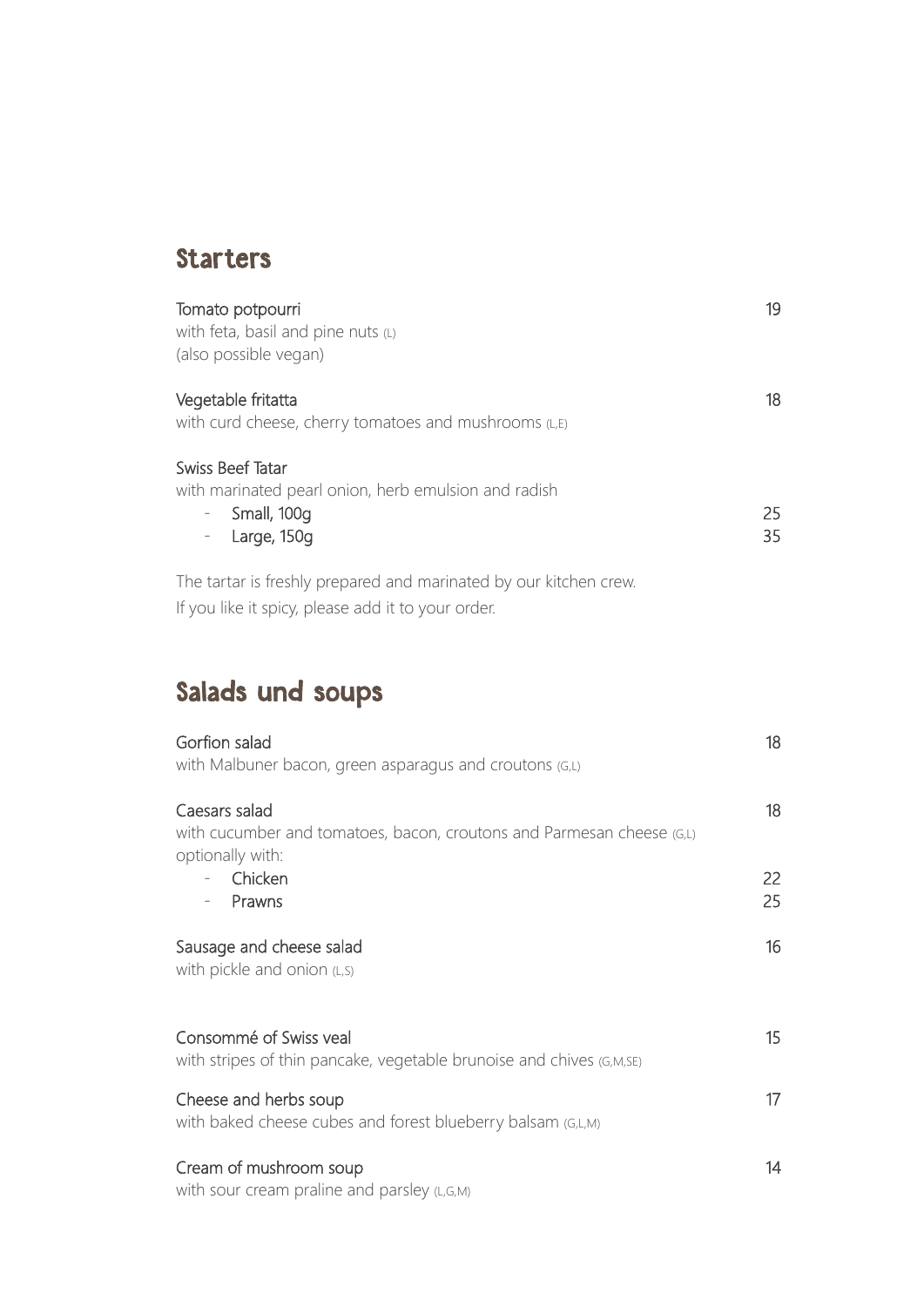### Main courses

#### Vegetarian

| Liechtensteiner Kässpätzle (Cheese spaetzle)<br>Traditional homemade pasta dumplings with traditional cheese, roasted onions,<br>apple puree or a small leaf salad (L,G,M) | 24  |
|----------------------------------------------------------------------------------------------------------------------------------------------------------------------------|-----|
| Gnocchi<br>with green asparagus, seasonal mushrooms, tarragon cream<br>and parmesan cheese (L,G)                                                                           | 29. |
| <b>Vegan</b>                                                                                                                                                               |     |
| Stuffed mushrooms<br>with corn grits and wild broccoli (G)                                                                                                                 | 27  |
| From domestic waters                                                                                                                                                       |     |
| Swiss whitefish fillet<br>with herb cream, colourful vegetables and potato gratin (L,F)                                                                                    | 45  |
|                                                                                                                                                                            |     |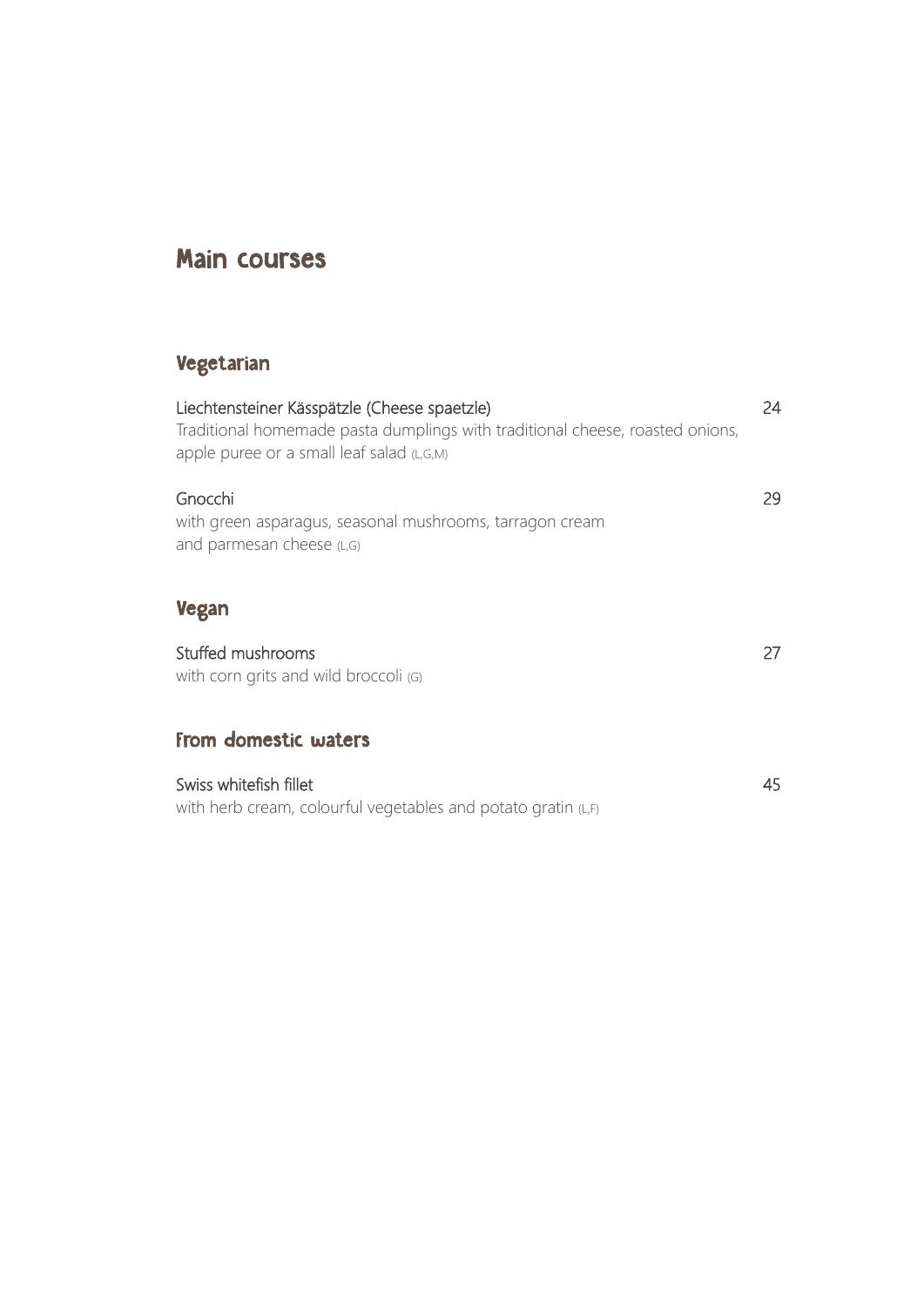## Regional meat

| Classic "Wiener Schnitzel"<br>Veal escalope in a breadcrumb coating with parsley potatoes and<br>cold stirred cranberries (G,E)                        | 42             |
|--------------------------------------------------------------------------------------------------------------------------------------------------------|----------------|
| Fillet of Swiss herb pork<br>with rosemary jus, bean ragout and garlic potatoes (S,A)                                                                  | 41             |
| Gorfion Burger of the week<br>with 250g rib eye patty, lettuce and weekly changing toppings,<br>which our service team will be happy to explain. (G,S) | 32             |
| Veal cheeks<br>braised in red wine sauce with celery and spaetzle (G,M,A,SE,S)                                                                         | 32             |
| Currywurst<br>Sausage with homemade sauce and French fries                                                                                             | 23             |
| Tagliatelle<br>with cherry tomatoes and basil sauce (L,E,G)<br>optionally with:                                                                        | 25             |
| Chicken<br>Prawns<br>$\overline{\phantom{a}}$<br>Rump steak (200g)<br>$\overline{\phantom{a}}$                                                         | 29<br>32<br>42 |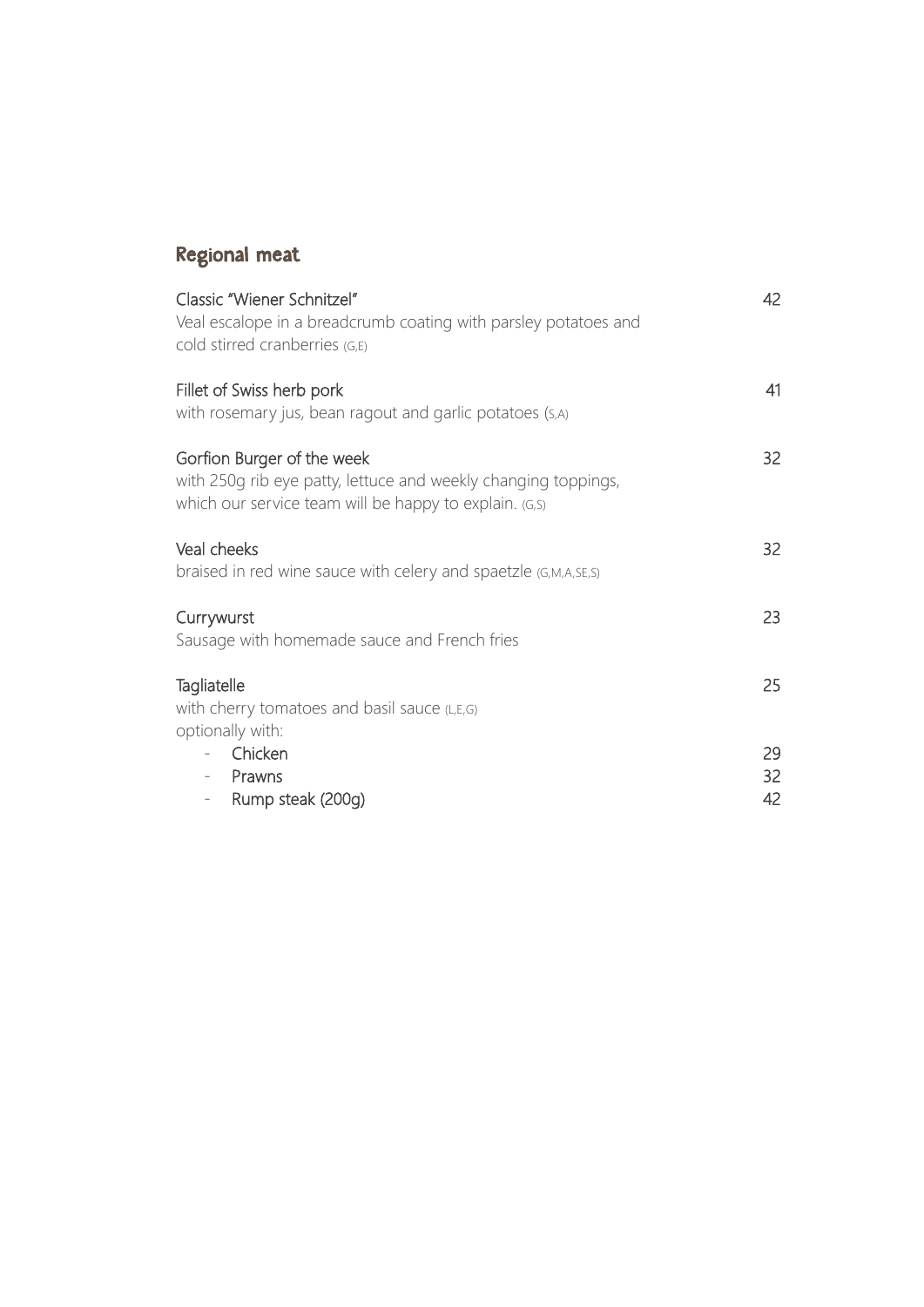### **Desserts**

| "Kaiserschmarren" for 2 persons<br>Sweet cut-up pancake with raisins and plum roaster (M,A,G) | 32              |
|-----------------------------------------------------------------------------------------------|-----------------|
| The preparation time for Kaiserschmarren is 25 minutes.                                       |                 |
| Lukewarm apple strudel<br>(L, G, N)                                                           | 8               |
| Lukewarm curd strudel<br>(L,G,N)                                                              | 8               |
| Gateau/cake of the day                                                                        | 8/6             |
| Passion fruit - basil - dark chocolate<br>(G, L, N)                                           | 15              |
| Berry - Chocolate - Vegan                                                                     | 17 <sup>2</sup> |
| Mellis Mojito<br>(L)                                                                          | 15              |
| Apple - hazelnut - caramel - chocolate<br>(L,G,N)                                             | 15              |
| Baked banana split<br>(L,G,N)                                                                 | 15              |
| Scoop of ice cream/sauce<br>Our service team will be happy to bring you the ice cream menu.   | $\overline{4}$  |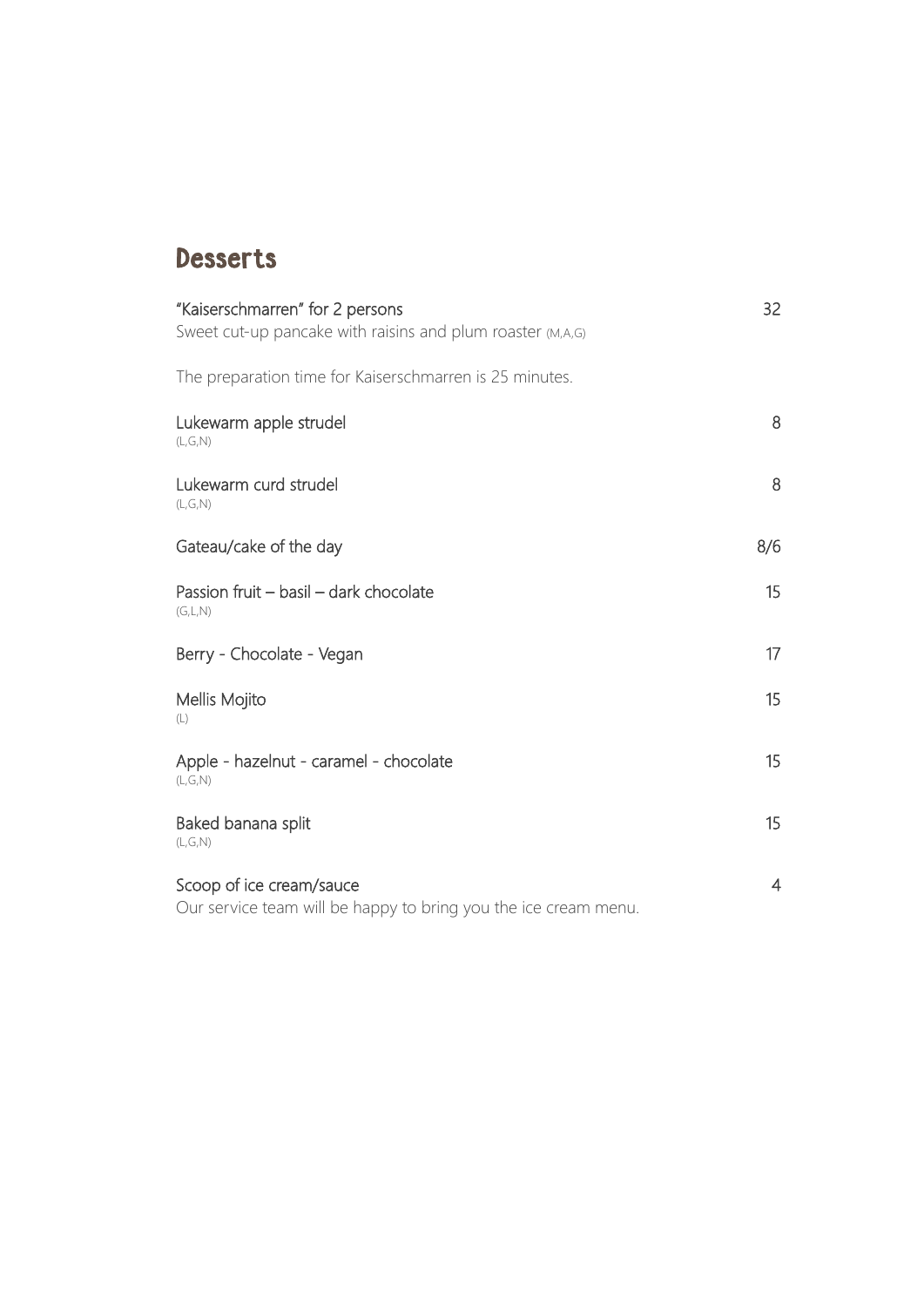# Mr. Gorfion serves for the little guests

| Beef bouillon<br>with noodles, sliced pancakes or semolina dumplings (SE, G, L, E)         | 8               |
|--------------------------------------------------------------------------------------------|-----------------|
| Spaghetti<br>with tomato sauce or sauce Bolognese (S,E,G)                                  | 12 <sup>°</sup> |
| Frankfurter sausages<br>with French fries (G)                                              | 14              |
| "Wiener Schnitzel" (80 g)<br>Veal escalope in a breadcrumb coating with French fries (G,E) | 19              |
| <b>Baked fish sticks</b><br>with vegetables and rice (G, SE)                               | 16              |
| Chicken nuggets<br>with French fries (G)                                                   | 16              |
| Meatballs<br>with mashed potatoes, buttered carrots and creamy sauce (G,M,SE,L)            | 16              |
| Two filled pancakes<br>optional with jam or Nutella (G,M,E,L,N)                            | 11              |

Please ask for our ice cream for children.